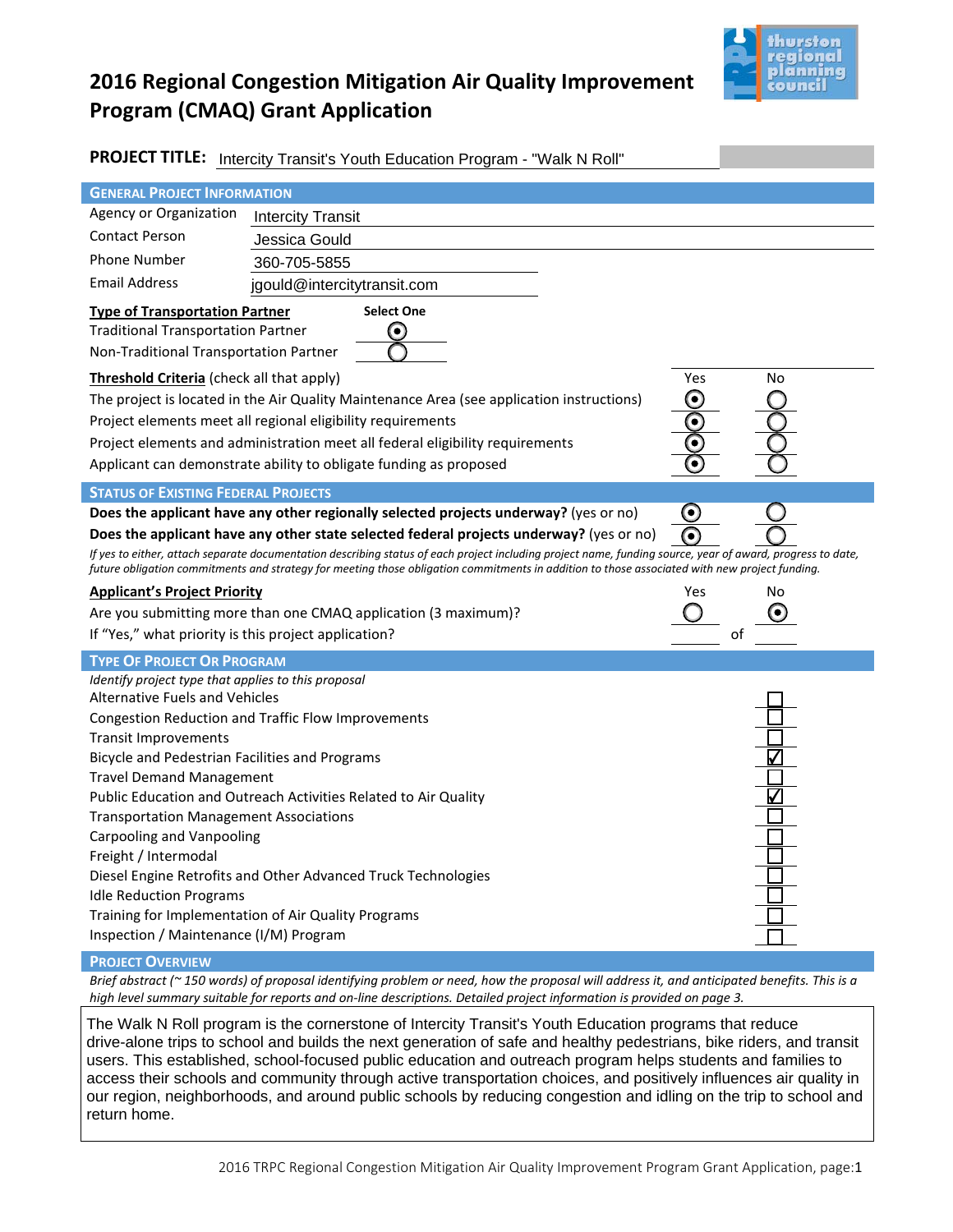|                                                                                                                                                                                                                                         |                                                                                                                        | PROJECT LOCATION AND DETAILS - applicants may submit a map of the project or program/service area |          |  |  |  |
|-----------------------------------------------------------------------------------------------------------------------------------------------------------------------------------------------------------------------------------------|------------------------------------------------------------------------------------------------------------------------|---------------------------------------------------------------------------------------------------|----------|--|--|--|
| <b>Project Type and Location</b>                                                                                                                                                                                                        |                                                                                                                        |                                                                                                   |          |  |  |  |
|                                                                                                                                                                                                                                         | Project Location                                                                                                       |                                                                                                   |          |  |  |  |
| <b>Construction Projects</b>                                                                                                                                                                                                            | Type of Construction Project                                                                                           |                                                                                                   |          |  |  |  |
|                                                                                                                                                                                                                                         | Length/Size of Construction Project                                                                                    |                                                                                                   |          |  |  |  |
|                                                                                                                                                                                                                                         |                                                                                                                        | Delivery Area of Program/Service Olympia, Tumwater and North Thurston Public School               |          |  |  |  |
| Programs/Services                                                                                                                                                                                                                       |                                                                                                                        | Duration of Program/Service From June 2017 - June 2019                                            |          |  |  |  |
| <b>PROJECT PHASING AND COSTS</b>                                                                                                                                                                                                        |                                                                                                                        |                                                                                                   |          |  |  |  |
| Identify project phases and costs                                                                                                                                                                                                       |                                                                                                                        | <b>Phase</b>                                                                                      | Cost     |  |  |  |
| <b>Construction Element</b>                                                                                                                                                                                                             |                                                                                                                        | Preliminary Engineering/Design:                                                                   | \$       |  |  |  |
|                                                                                                                                                                                                                                         | (mark the appropriate phase and<br>Right-of-Way:                                                                       |                                                                                                   | \$       |  |  |  |
| enter cost)                                                                                                                                                                                                                             |                                                                                                                        | \$<br>Construction:                                                                               |          |  |  |  |
| ✓<br>Program or Operations:<br><b>Program or Operational Element</b>                                                                                                                                                                    |                                                                                                                        | \$168000                                                                                          |          |  |  |  |
|                                                                                                                                                                                                                                         |                                                                                                                        | \$                                                                                                |          |  |  |  |
|                                                                                                                                                                                                                                         |                                                                                                                        |                                                                                                   |          |  |  |  |
|                                                                                                                                                                                                                                         |                                                                                                                        | Total Project Cost (Sum of all project phase costs identified above)                              | \$168000 |  |  |  |
| <b>YEAR OF OBLIGATION</b>                                                                                                                                                                                                               |                                                                                                                        |                                                                                                   |          |  |  |  |
| FFY 2017 - 2018 Project Obligation                                                                                                                                                                                                      |                                                                                                                        | 2017<br>2018                                                                                      |          |  |  |  |
| Select the preferred federal fiscal year the project will obligate*                                                                                                                                                                     |                                                                                                                        |                                                                                                   |          |  |  |  |
| Select an alternate federal fiscal year the project could obligate<br>*Applicants are expected to obligate their project on time, as stated on this application and indicated on the award letter, if the project proposal is selected. |                                                                                                                        |                                                                                                   |          |  |  |  |
|                                                                                                                                                                                                                                         |                                                                                                                        |                                                                                                   |          |  |  |  |
| <b>YEAR OF OBLIGATION</b>                                                                                                                                                                                                               |                                                                                                                        |                                                                                                   |          |  |  |  |
| Federal Funding Request and Match (non-federal share)<br>*Applicants must provide a minimum of 13.5%<br>non-federal share to federal share.                                                                                             |                                                                                                                        |                                                                                                   |          |  |  |  |
| From Project Applicant*                                                                                                                                                                                                                 | Local funding or other sources                                                                                         | \$23000<br>Example                                                                                |          |  |  |  |
|                                                                                                                                                                                                                                         | State funding                                                                                                          | Ś<br>Total Project Cost is \$100,000                                                              |          |  |  |  |
|                                                                                                                                                                                                                                         | CMAQ Grant Request \$145000                                                                                            | Minimum non-federal share: \$13,500                                                               |          |  |  |  |
|                                                                                                                                                                                                                                         | Total Project/Phase Revenue \$168000                                                                                   | Federal STP Funds: \$86,500                                                                       |          |  |  |  |
| <b>CERTIFICATION ACCEPTANCE</b>                                                                                                                                                                                                         |                                                                                                                        |                                                                                                   |          |  |  |  |
|                                                                                                                                                                                                                                         |                                                                                                                        |                                                                                                   |          |  |  |  |
| $10 - 6 - 16$<br><b>CA Agency and Representative</b><br>WSDOT Olympia Region, Brian Moorehead                                                                                                                                           |                                                                                                                        |                                                                                                   |          |  |  |  |
| <b>CA Signature and Date</b>                                                                                                                                                                                                            |                                                                                                                        |                                                                                                   |          |  |  |  |
|                                                                                                                                                                                                                                         |                                                                                                                        |                                                                                                   |          |  |  |  |
| <b>Project Verification and Endorsement</b>                                                                                                                                                                                             |                                                                                                                        |                                                                                                   |          |  |  |  |
| This project proposal reflects established local funding priorities consistent with the Regional Transportation Plan. Costs                                                                                                             |                                                                                                                        |                                                                                                   |          |  |  |  |
| represent accurate planning level estimates needed to accomplish the work described herein. The project described is                                                                                                                    |                                                                                                                        |                                                                                                   |          |  |  |  |
|                                                                                                                                                                                                                                         | financially feasible, and local match revenue identified above is available and will be committed to the project if it |                                                                                                   |          |  |  |  |

receives the requested CMAQ grant. If selected, the project will obligate funding in Federal Fiscal Years 2017 or 2018 as specified on an award letter. Failure to do so will result in loss of funding for the project. I realize that the use of federal funds for this project entails administrative and project compliance requirements over which TRPC has no control, and for which this agency or organization will be responsible.

This project has the full endorsement of the governing body/leadership of this agency or organization.

Ann Freeman-Manzanares, General Manager

Name and Title of Designated Representative

**Signature of Designated Representative** 

 $\mu$ 

2016 TRPC Regional Congestion Mitigation Air Quality Improvement Program Grant Application, page: 2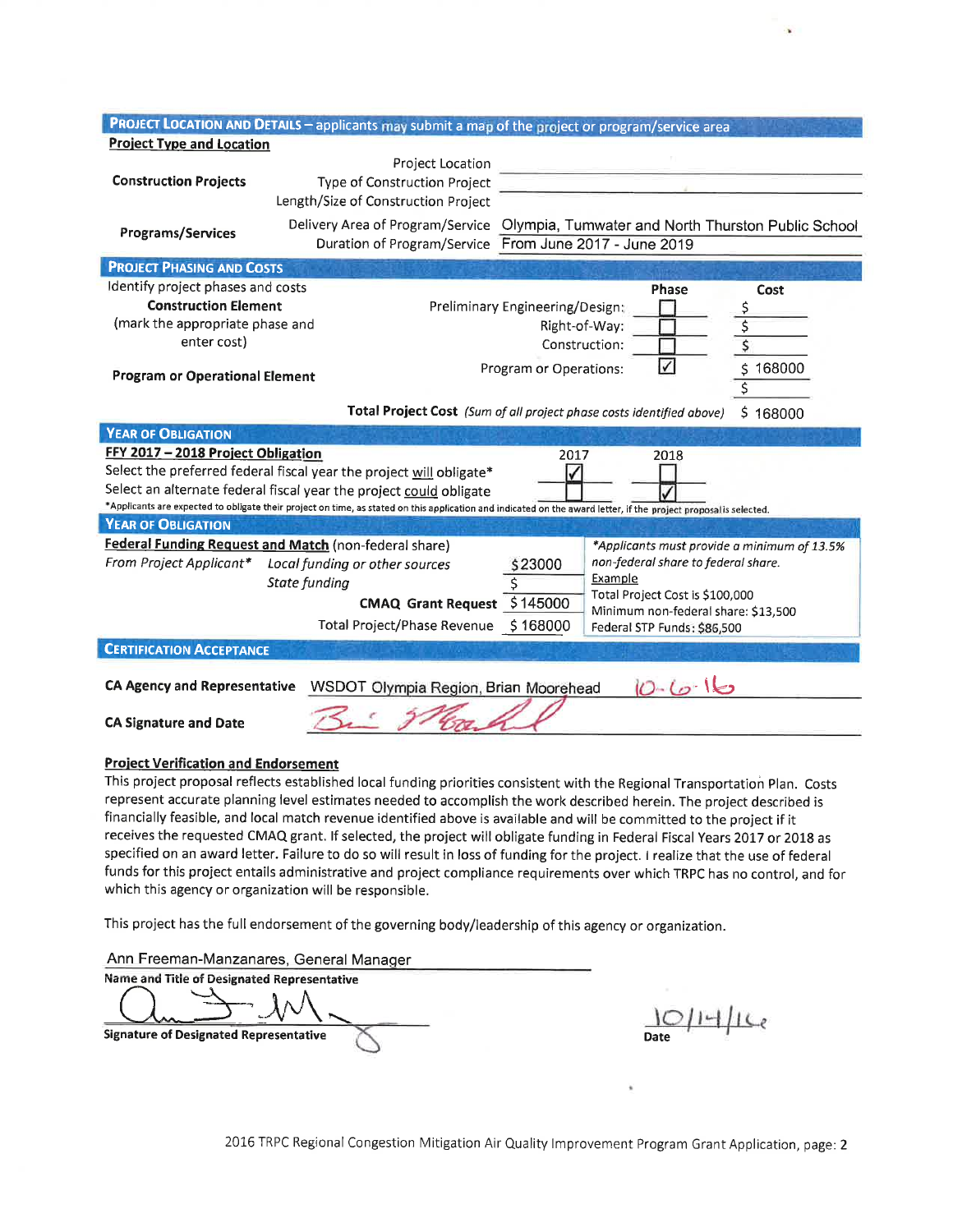#### **Project Title:**  Intercity Transit's Youth Education Program - "Walk N Roll"

#### **SUPPORT FOR SUSTAINABLE THURSTON OR OTHER RECOGNIZED REGIONAL INITIATIVES**

*Identify ways in which the proposed project supports implementation of Sustainable Thurston or other existing regional* initiatives related to Sustainable Thurston. Examples of other initiatives related to the eligible project area include, but are not *limited to, Urban Corridor Communities and associated District Plans, Healthy Kids Safe Streets, Walk and Roll, Commute Trip Reduction, Smart Corridors.* 

Walk N Roll is a key part of our community's strategy to improve, leverage, and support the use of the built environment for daily physical activity, improved air quality, and increased rates of biking, walking, and transit use. Walk N Roll is embodied within the Healthy Kids - Safe Streets Action Plan (Education & Encouragement). Walk N Roll implements Transportation Demand Management, Public Transportation and walking goals within 'What Moves You' - Regional Transportation Plan 2040 (Chapter 3-12 - walking).

**PROJECT DESCRIPTION & SIGNIFICANCE (2 PAGES MAX, 10 POINT FONT MINIMUM)** 

*Using the space provided on pages 3 and 4 below, please address the following in your narrative: Describe the proposed project and why it is a regional funding priority, paying particular attention to anticipated benefits to be realized. Specify ways in which this project will reduce vehicle miles of travel or increase overall system operating efficiency in the Lacey-Olympia-Tumwater urbanized area. Identify any collaboration or partnership with other entities with a vested interest in this project. Note whether this project leverages previous work, such as an implementation phase of a previous study or design phase, or whether it lays the groundwork for subsequent implementation phases. Describe any efforts that will help ensure this project can meet its obligation commitments. Indicate how this proposal supports the goals and policies of the Regional Transportation Plan, the transportation initiatives in Sustainable Thurston, or other adopted community plans and goals.*

Intercity Transit is seeking grant funding to support the Youth Education & Outreach programs that operate under the program title of "Walk N Roll" (two year period). This program educates and encourages youth and families through a number of programs to access their community by biking, walking, and using transit. Elementary and middle school administrators and teachers are eager to participate in the nationally recognized Walk N Roll program to increase awareness and use of healthy, active forms of transportation and to reduce congestion, idling, and collisions on the trip to school. Walk N Roll reaches thousands of families every year across the Lacey-Olympia-Tumwater urbanized area by working directly with schools. Safe routes to school programs like Walk N Roll participate actively in public outreach and education to effect a reduction of vehicle miles traveled and to increase overall transportation system operating capacity. Air quality is improved for everyone when students and families choose to walk, bike, or take the bus rather than drive to school. Safe routes to school programs like Walk N Roll have also been shown to improve indoor air quality by reducing the number of cars idling in the school drop off zone.

Consider the following:

• As much as 20% - 30% of morning traffic is generated by parents driving their children to schools. (Source: US Environmental Protection Agency – 2003)

• 40% to 55% of students living within ½ mile of school are being driven. (National Center for Safe Routes to School)

• Forty years ago 50% of students walked or rode bikes to school. Today fewer than 15% travel on their own steam. (Federal Highway Administration, National Travel Survey)

• Half of children struck by cars near schools are hit by parents driving other children to school. (Source: National Highway Traffic Safety Administration – 2003)

Grant funding is necessary to maintain and expand this important program that supports a significant number of outreach and educational activities throughout the Olympia, Tumwater and North Thurston school districts and Intercity Transit service area. Walk N Roll has developed a model program over the past eight years. Our partners in the school districts, the Cities, and other local agencies are interested in expanding and developing Walk N Roll as a strategy to reach regionally significant transportation goals. During the next two years of program support (with grant support) Walk N Roll will look toward developing new relationships with the partnering schools and TRPC to develop "safe routes" maps for neighborhoods near participating schools as an opportunity to further the "next steps" of the Healthy Kids - Safe Streets Action Plan. This two year grant request represent less than 50% of the overall Youth Education program costs operated by Intercity Transit and would allow our youth education staff to leverage and continue development and expansion of these critical programs, while continuing the fostering of significant volunteer assistance and supporting actions through the Youth Education Programs at Intercity Transit.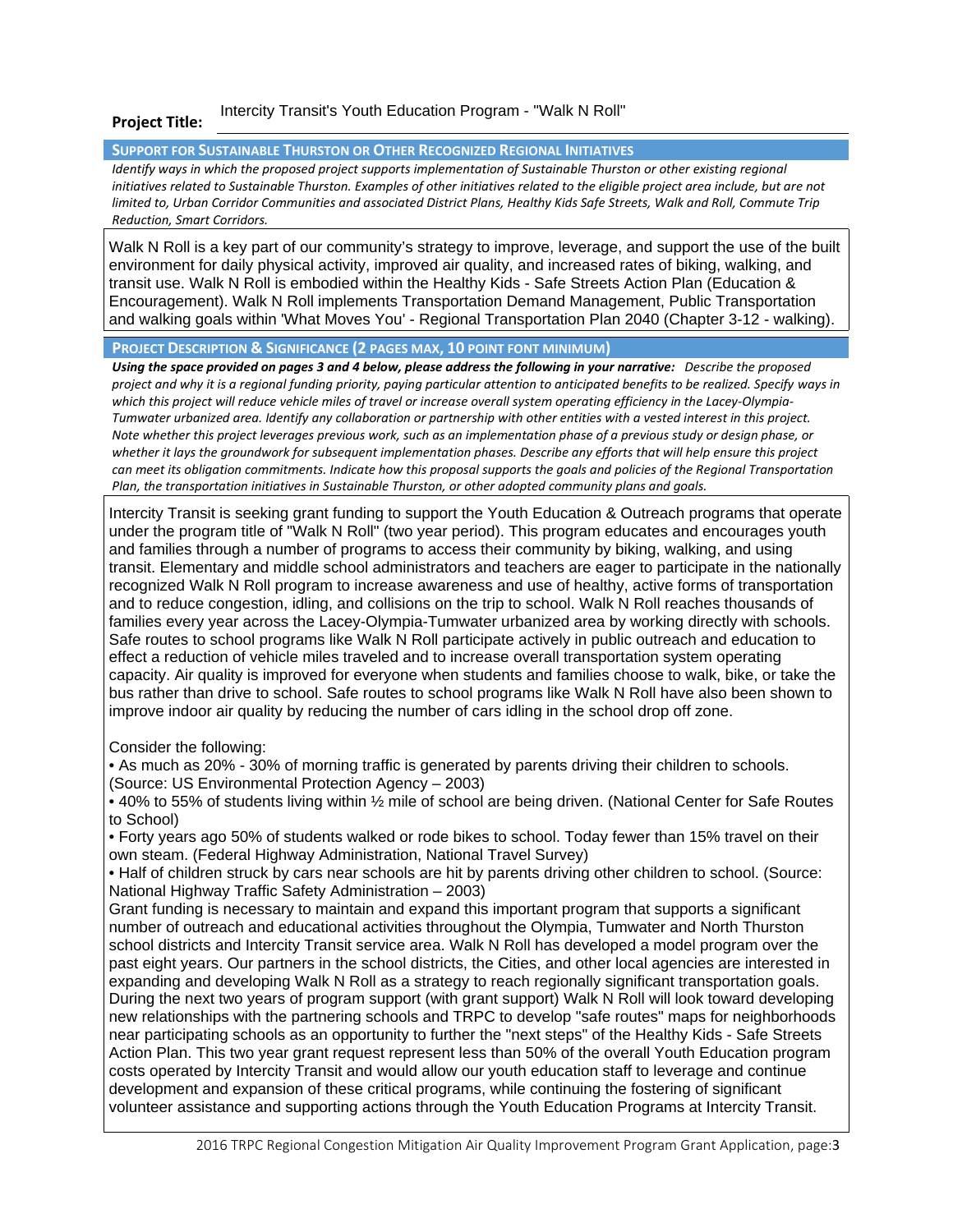### Project Title: Intercity Transit's Youth Education Program - "Walk N Roll"

### **PROJECT DESCRIPTION & SIGNIFICANCE (continued)**

This Community Design strategy is part of the Thurston Thrives initiative and is recognized in the Schools and Transportation chapter of the Sustainable Thurston plan. Walk N Roll is identified by several regional plans as a key transportation strategy including:

• The Healthy Kids - Safe Streets Action Plan identified Walk N Roll as the key strategy for outreach and education

• The Sustainable Thurston Plan incorporated the Healthy Kids Safe Streets plan into its Schools and Transportations Chapter, and named Walk N Roll as a key strategy

• The Thurston Thrives initiative named safe routes to school programs like Walk N Roll as a key Community Design strategy

• What Moves You - 2040 -The Regional Transportation Plan identifies outreach to youth as a strategy and supportive measure to achieve the regional planning goals related to walking, Transportation Demand Management, Commute Trip Reduction, and Public Transportation and specifically identifies implementation of the Healthy Kids, Safe Streets Action Plan as a supportive measure.

If grant funds are awarded, Walk N Roll will be able to expand into new schools within Olympia, Tumwater, and North Thurston Public Schools, continue to provide outreach and expansion of programs to existing schools and will coordinate efforts to further implement the Healthy Kids- Safe Streets Action plan by supporting action to develop safe walking and biking maps for neighborhood schools.

Programming Goals for 2017- 2018 and 2018- 2019 School Years:

- 1. Regional collaboration to align goals and leverage resources
	- a. Participate in regional Safe Routes to School summit with community partners
- 2. Educational Outreach
	- a. Air Quality
		- i. Pace Car safe driving pledge and Anti-Idling Campaign parent driver education
	- b. Walking Route maps
		- i. Work with schools, administrators, PE teachers, parents and students to identify safe walking routes to school. End product created will be a functional map for school communities to use with the school in the center.
	- c. Transit Education
		- i. Green Tours with middle schools students learn how to use transit and build model sustainable communities
	- d. Walk to School Day Events monthly
	- e. Bike to School Month in May youth specific School Mini Bicycle Commuter Challenge at 9 schools
	- f. Earn-a-Bike Classes using recycled bikes to teach traffic safety skills and maintenance
		- i. After school classes taught by Walk N Roll staff and community volunteers ii. Students earn a refurbished, donated bike and new helmet
	- g. Safe Routes to School Bike and Pedestrian Safety Education Program
		- i. Continue to support existing use of this curriculum in Tumwater and North Thurston Public Schools PE classes
		- ii. Coordinate community volunteers and provide tools to maintain existing PE bike equipment
		- iii. Identify and apply for funding to bring this curriculum, training, and equipment to interested school districts
		- iv. Coordinate and identify opportunities to develop bicycle and walking maps for school age children to use consistent with the Healthy Kids-Safe Streets Action Plan (\$3,000 for TRPC GIS support).
	- h. Evaluation
		- i. National Center for Safe Routes to School Parent Survey and student travel surveys to track program effectiveness
		- ii. Local and regional updates to policy makers and participating agencies as requested

2016 TRPC Regional Congestion Mitigation Air Quality Improvement Program Grant Application, page: 4 K:\GUEST\Transportation\STP-CMAQ-TAP\Funding\and\Obligations\CY2017\Process\ProcessMaterials\ApplicationForms\2016 CMAQ Application Form.doc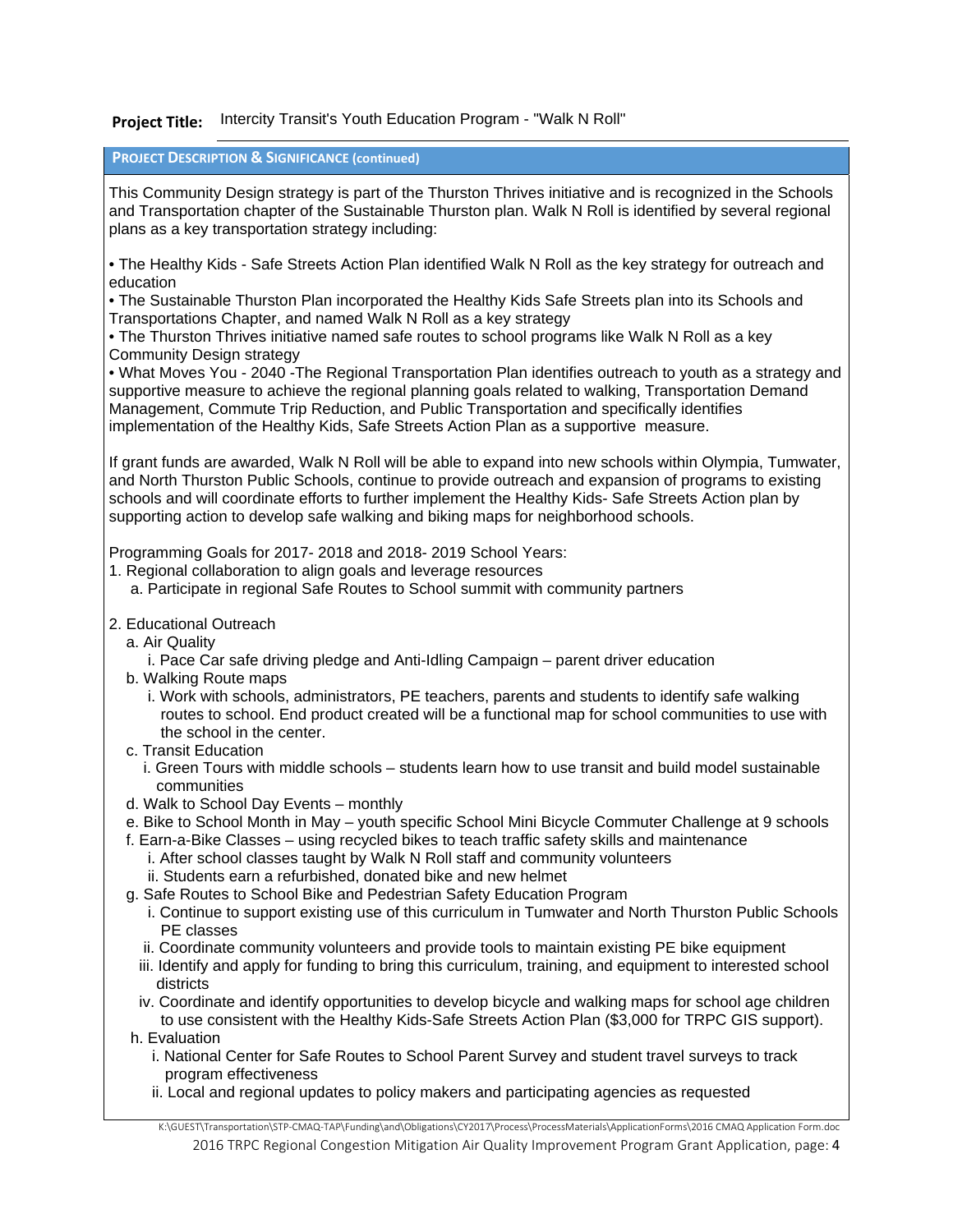

**COUNTY COMMISSIONERS** 

**Cathy Wolfe** District One

**Sandra Romero** District Two

**Bud Blake District Three** 

## **PUBLIC HEALTH AND SOCIAL SERVICES DEPARTMENT**

**Tom Stuebner, MSPH** Director Rachel C. Wood, MD, MPH

**Health Officer** 

Congestion Mitigation & Air Quality Program Call for Projects c/o Paul Brewster – Thurston Regional Planning Council 2424 Heritage Ct. SW, Suite A Olympia, WA 98502

October 12, 2016

Dear Thurston Regional Planning Council CMAQ Grant Reviewers,

I write to express support for the proposed extension of Intercity Transit's Walk N Roll program to more schools in Thurston County. Safe Routes to School projects are a key part of our community's strategy to improve the supportiveness of the built environment for daily physical activity. This strategy for improving our community's design while encouraging more participation in active transportation to school is part of the Thurston Thrives (TT) initiative recognized in the Sustainable Thurston plan and the Regional Transportation Plan.

The Walk N Roll program continues education and promotion about safe and active travel to school, sustaining efforts many years in the making. Middle and elementary school students will continue to be encouraged to participate in healthy ways to get to school and gain important traffic safety skills. This program encourages active transportation and foster a community norm around being active, both key objectives on the TT Community Design strategy.

The proposed work with northern Thurston County school districts will build on existing safe routes to school projects on which Intercity Transit has a proven track record, and complements efforts by Safe Kids Thurston County, Thurston County and Thurston Regional Planning Council that we expect in future years to focus increasingly in areas outside of IT's service area.

We appreciate your consideration of this request for funding to extend the Walk N Roll program to new sites and building on the partnership that brings more healthy, active transportation options to children and families in our community.

Sincerely,

Tom Stresna

Tom Stuebner, MSPH Director

412 Lilly Rd. N.E., Olympia, Washington 98506-5132 (360) 867-2500 FAX (360) 867-2601 TDD (360) 867-2603 TDD (800) 658-6384 www.co.thurston.wa.us/health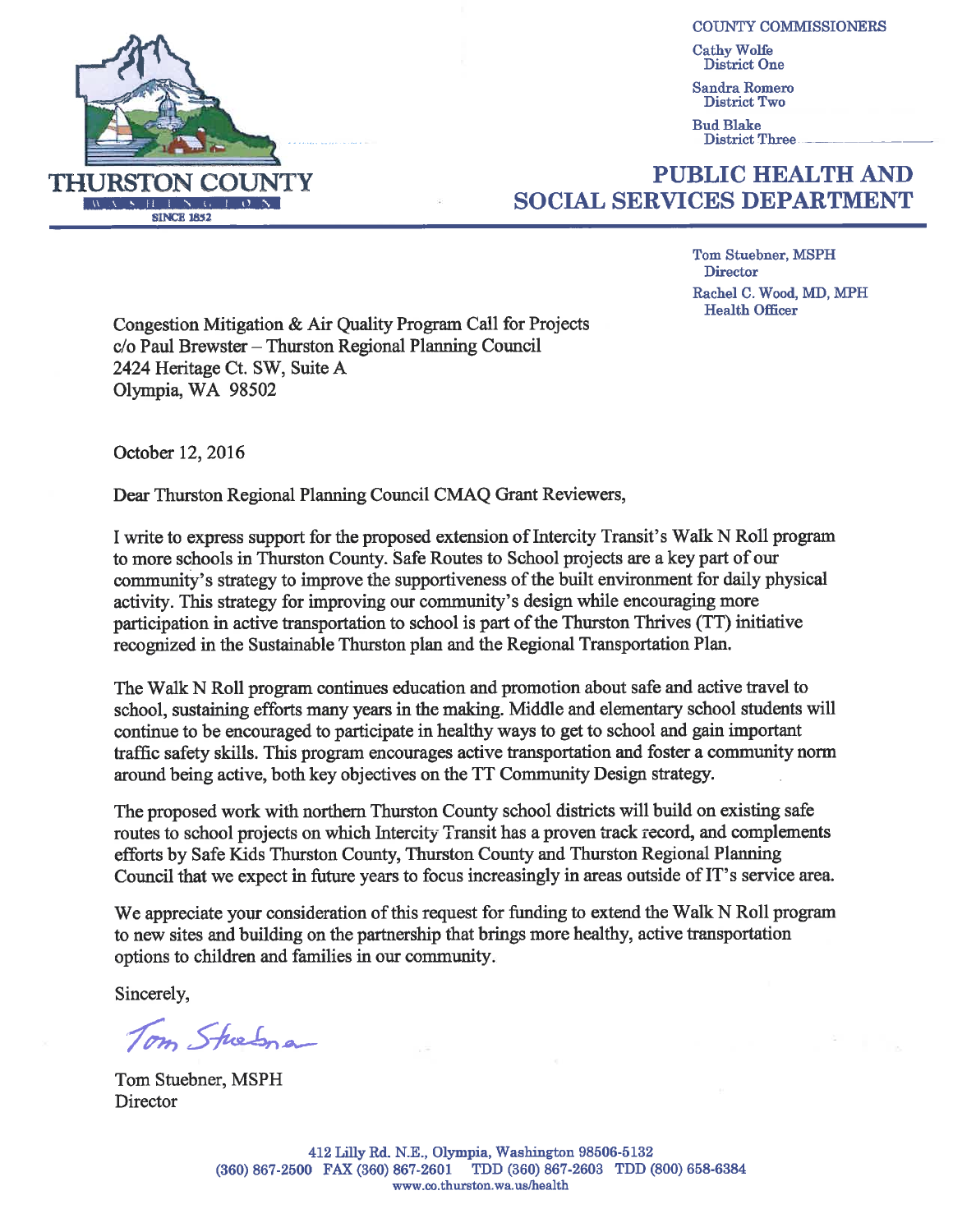

In pursuit of excellence!

Seana Ditterline <sup>2</sup> Counselor Carole Mihalyi 2 Activities Director

Linda O'Shaughnessy <sup>[2]</sup> Principal Shawn Guthrie 2 Assistant Principal

To Whom It May Concern:

The Walk N Roll program has been a great benefit to Bush Middle School over the past year. I am writing in support of Walk N Roll, specifically the Earn a Bike classes, in hopes that other schools can participate in this important community program.

Our school is surrounded by very busy roads, with limited opportunities for safe walking, biking, and bus riding and a need for improved safe routes to school. Since the beginning of the Earn a Bike classes in 2016, we have seen an increased interest in biking at our school. Students who had never biked to school before, were empowered to try it after taking the Earn a Bike class. Not only did they get new skills to navigate, they also got the tools to do this, including a refurbished bike, helmet, bike lights, maps and 8 hours of riding and bike maintenance instruction.

We had almost 40 students earn bicycles this spring and we hope that we will have an additional 20 more students have the same opportunity this fall. Our students are learning basic bike maintenance and safe riding skills and after completion of 8 hours of instruction they will have earned their own bicycle and helmet. These donated bikes were saved from the landfill. refurbished by community volunteers, and earned by students who may not have otherwise had access to a bike.

Students build self-esteem through learning new skills, and they have a great new way to get around while getting exercise. The emphasis on riding safely in traffic gives students the skills they need to enlarge the distance they can travel independently.

We are excited about the opportunities that our students have been offered and we would like the Earn a Bike classes to be offered at other middle schools in Thurston County. We've seen first-hand how earning a bike can give students independence, create healthy habits, and expand their world by teaching them the skills they need to navigate their world independently and safely.

Sincerely,

Linda O'Shaughnessy Principal **Bush Middle School** 



2120 83rd Avenue SW, Tumwater, WA 98512 Phone: (360) 709-7400 Fax: (360) 709-7402 http://bms.tuwmater.k12.wa.us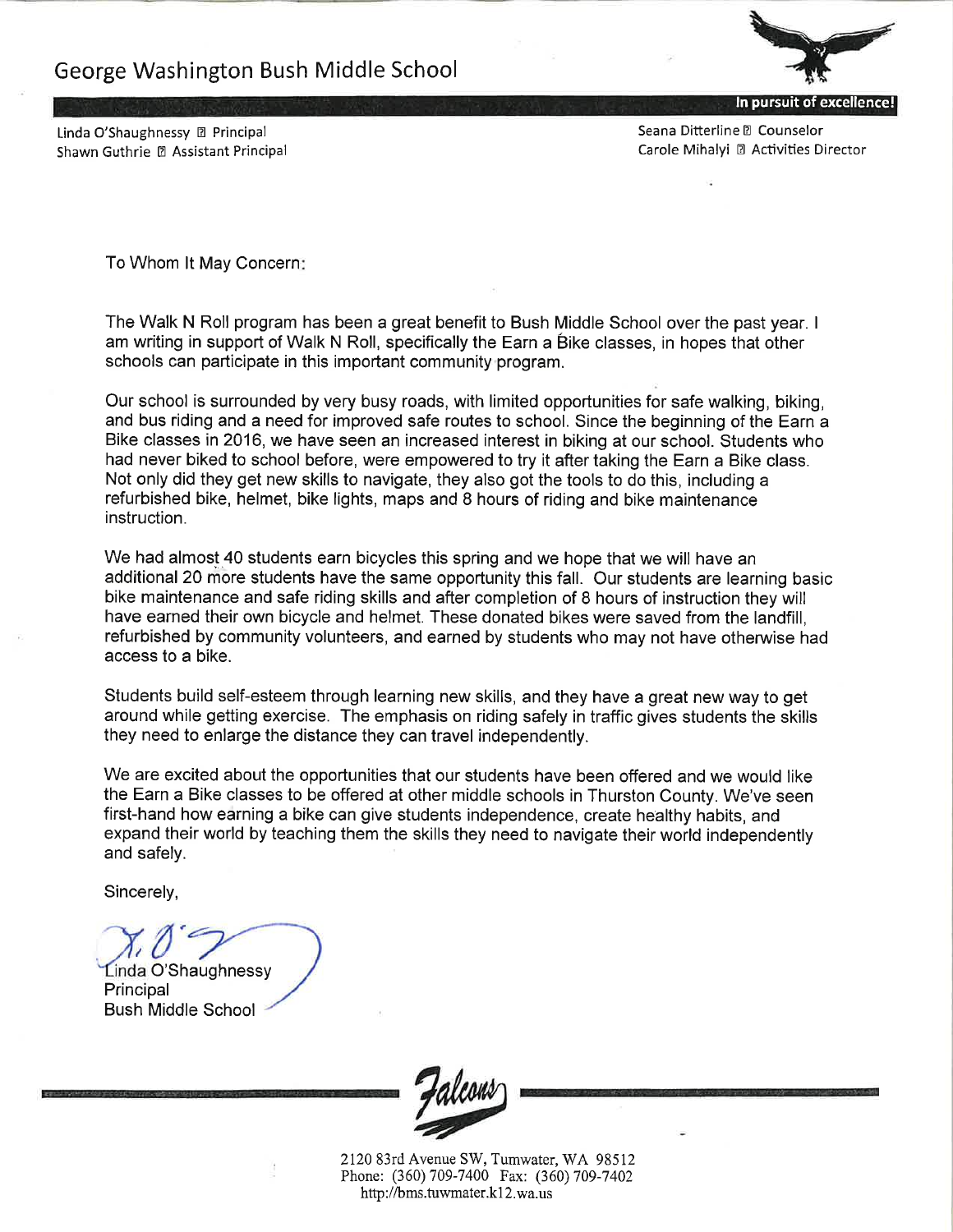October 1, 2016

Thurston Regional Planning Council 2424 Heritage Ct SW, Suite A Olympia, WA 98502

Dear Thurston Regional Planning Council Grant Reviewers,

We are writing to express support for the Walk N Roll program and encourage funding of both the Walk N Roll program and Earn a Bike classes. Walk N Roll has been partnering with Nisqually Middle School since September 2015 by supporting their program, Nisqually Walks, which strives to encourage more students to walk and bike to school. During the 2015-2016 school year, monthly walks were planned out by the student leadership class. They picked the incentives, promoted the events, and handed out "totem tickets" to their fellow students. Walk N Roll supported this student led movement by providing advice, incentives, and staffing.

Nisqually Middle School is very excited to host the Earn a Bike classes, which will be coming to Nisqually Middle School in Spring 2017 and Fall 2017. The goal for those classes is to reach 70 students and provide 8 hours of on-bike and bike maintenance skills to each student. Upon completion of the class, students earn a free bicycle, helmet, lock and light.

The Walk N Roll program's Earn a Bike Class would be an incredible benefit to students at Nisqually Middle School in Lacey. Many students at Nisqually do not have access to safe, healthy, active transportation or the knowledge and skill to bike safely. The skills that they learn will stay with them through their life and the bike that they earn will give them the tool that they need to get around independently.

If the Walk N Roll program receives grant funding, Intercity Transit and Nisqually Middle School will partner to bring the Earn a Bike classes to 70 students as well as providing 70 bikes for those students.

This class will complement existing Walk to School events and outreach at Nisqually Middle School done in partnership with Safe Kids Thurston County and Thurston County Public Health.

Thank you for considering this request to support Walk N Roll and to bring their Earn a Bike classes to students at Nisqually Middle School. We look forward to working together with Intercity Transit's youth education program to bring transportation options to students.

Sincerely,

Principal<br>Nisqually MIDDU Schoop